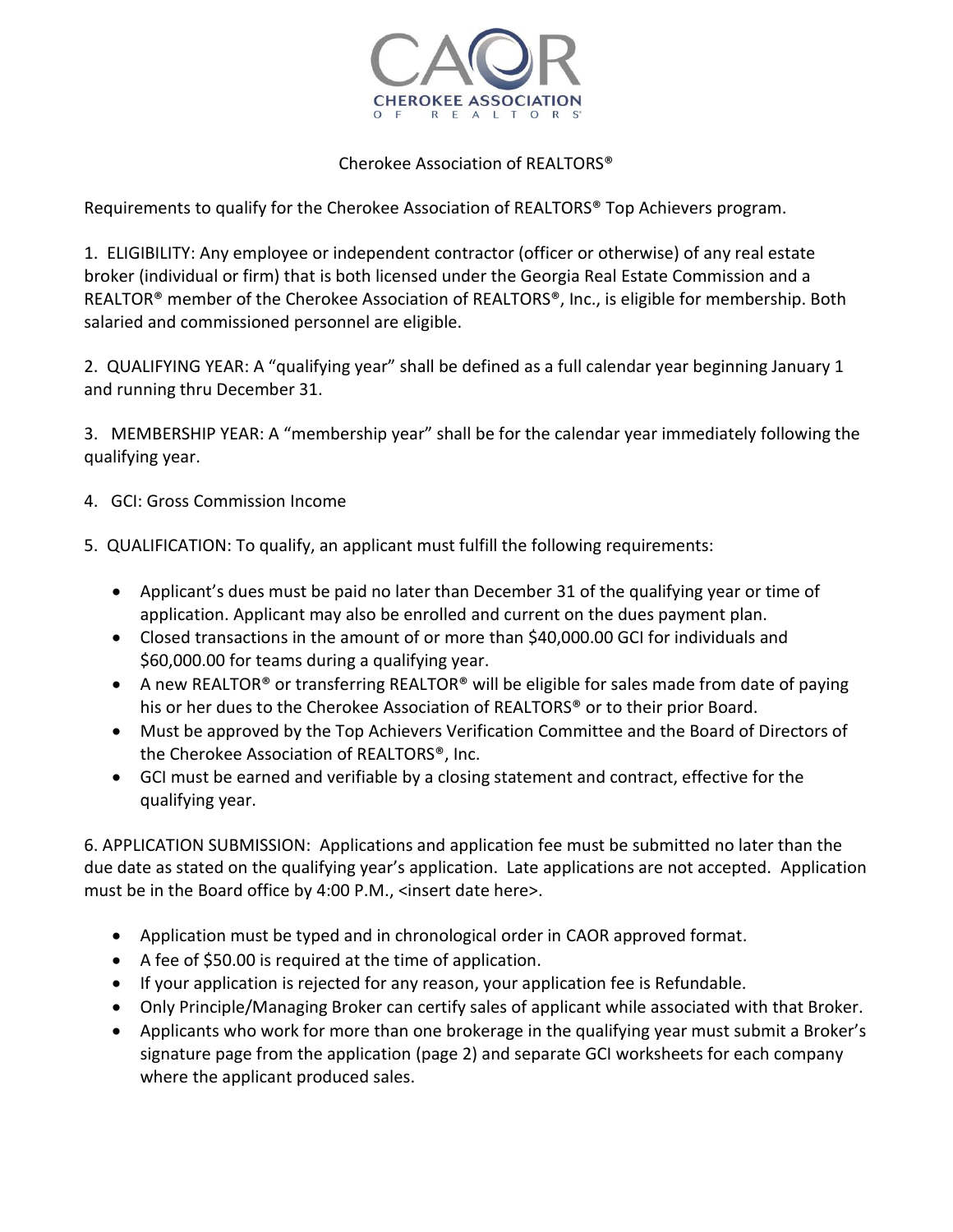- Cost of Phoenix Awards are paid for by the applicant. Award selection and cost will be noted on the application.
- 7. GCI CREDITS: GCI Credits shall be allowed for the personal production of sales and leases as follows:
	- REFERRALS: Referrals will be allowed as GCI Credit.
	- FOR LISTING & SELLING AGENT(S): Credit shall be the amount of GCI shown on the settlement statement(s).
	- FOR OPEN LISTING, i.e. No listing Agents(s): Credit shall be the amount of GCI shown on the closing statement(s).
	- FOR LEASES, the GCI Credit is the fee paid to the agent at time of lease execution.
	- MORE THAN ONE PARTICIPANT AND/OR SYNDICATION: If more than one individual within the same company participates as the selling agent, the listing agent or the leasing agent, the credit allowed shall be in the same proportions as the division of the commission (or credits for commission) between the individual.
	- INSTALLMENT COMMISSION: GCI received in the qualifying year shall be allowed.

8. USE OF DESIGNATION: Members of the Top Achievers shall be authorized to use the Top Achievers seal or title adopted by the Board of Directors of the Cherokee Association of REALTORS®, Inc. for use on marketing materials only while they are an active REALTOR®.

9. THE FOLLOWING GCI (GROSS COMMISSION INCOME) QUALIFICATIONS WILL BE IN EFFECT.

## INDIVIDUALS:

| <b>Level</b>  | From      | То        |
|---------------|-----------|-----------|
| <b>Bronze</b> | \$40,000  | \$69,999  |
| Silver        | \$70,000  | \$99,999  |
| Gold          | \$100,000 | \$199,999 |
| Platinum      | \$200,000 | \$349,999 |
| Diamond       | \$350,000 | & above   |

TEAMS:

| <b>Level</b>  | From      | То        |
|---------------|-----------|-----------|
| <b>Bronze</b> | \$60,000  | \$79,999  |
| Silver        | \$80,000  | \$124,999 |
| Gold          | \$125,000 | \$224,999 |
| Platinum      | \$225,000 | \$499,000 |
| Diamond       | \$500,000 | & above   |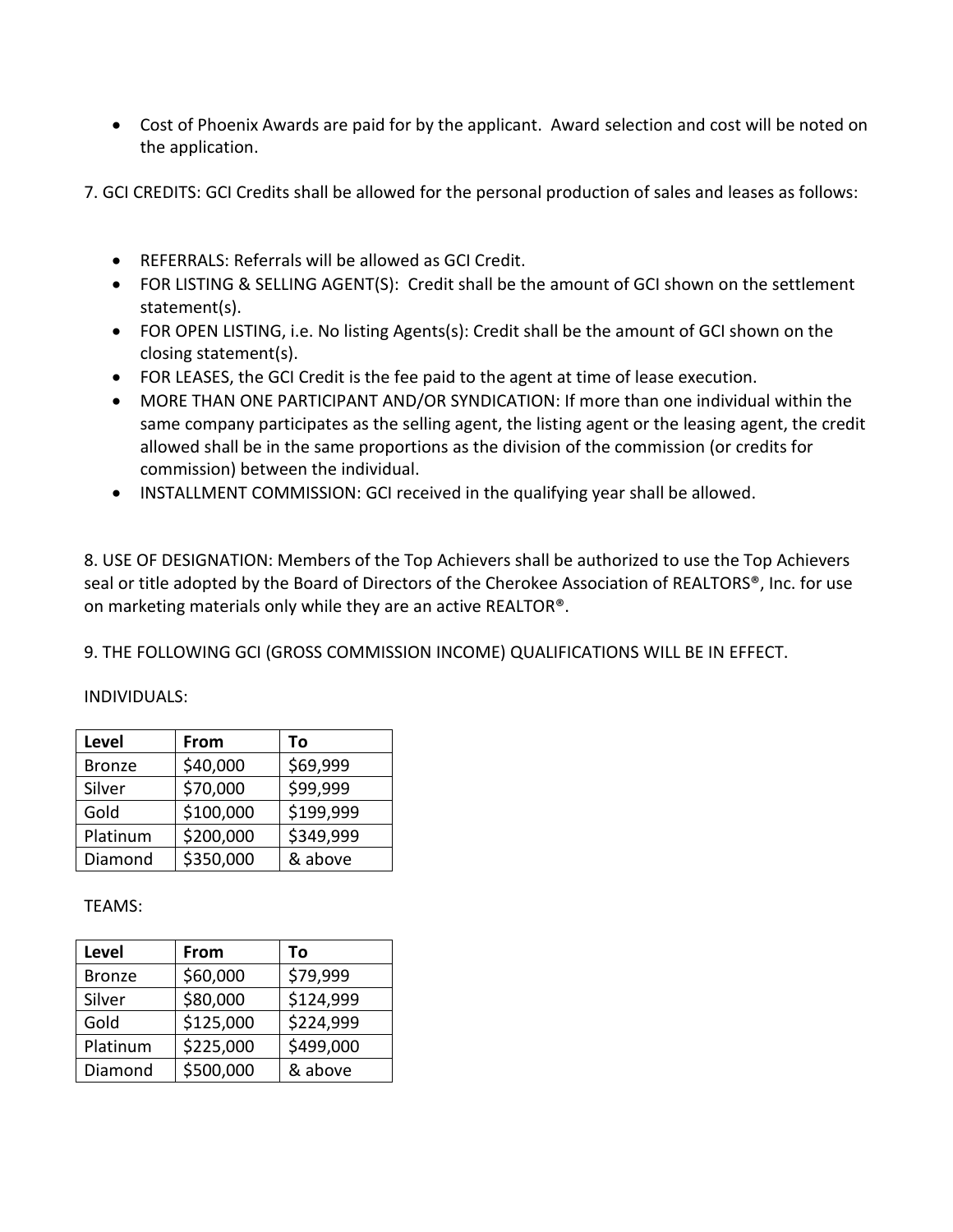10. EFFECTIVE DATES: The effective date for GCI credits shall be as follows:

- SALES: Date shown on the settlement statement(s).
- LEASES: The date of occupancy shall be the date of GCI credit; unless rental began at a date after occupancy, and in that event the date on which rental began shall be the date of credit.

11. CLASSES OF MEMBERSHIP: There shall be four (4) classes of membership.

• Residential Individual, Residential Team, New Homes, Commercial

12. CATEGORIES OF MEMBERSHIP: There are seven (7) categories of membership based on your award "credit years". The number of years reflects the years a member has received an award, NOT the number of years the member has been licensed.

- Active (1-2 years)
- Life (3-5 years)
- Active Life (6-9 years)
- Phoenix (10 years)
- Active Phoenix (11-19 years)
- Platinum Phoenix (20 years)
- Active Platinum Phoenix (21 + years)

13. ADDITIONAL AWARDS: There are two (2) additional awards Top Achiever applicants may apply for.

- REALTOR<sup>®</sup> of the Year
- Rookie of the Year

These additional applications are kept anonymous and selected by the Top Achievers verification committee. No additional application fee applies to these additional awards.

14. PREVIOUS EARNED AWARDS: All awards received by other Boards of REALTORS® shall be recognized as qualifying for the above awards categories. Confirmation from previous board is required.

15. VERIFICATION COMMITTEE: The President of the Cherokee Association of REALTORS®, Inc. shall appoint a Verification Committee which shall be composed of at least one member of the Cherokee Association of REALTORS®, Inc. who is a Top Achievers award member. It shall be the duty of this Committee to verify all applications and submit a report of any discrepancies to the Association Executive. Staff will follow up with applicant for any additional information needed to approve the application.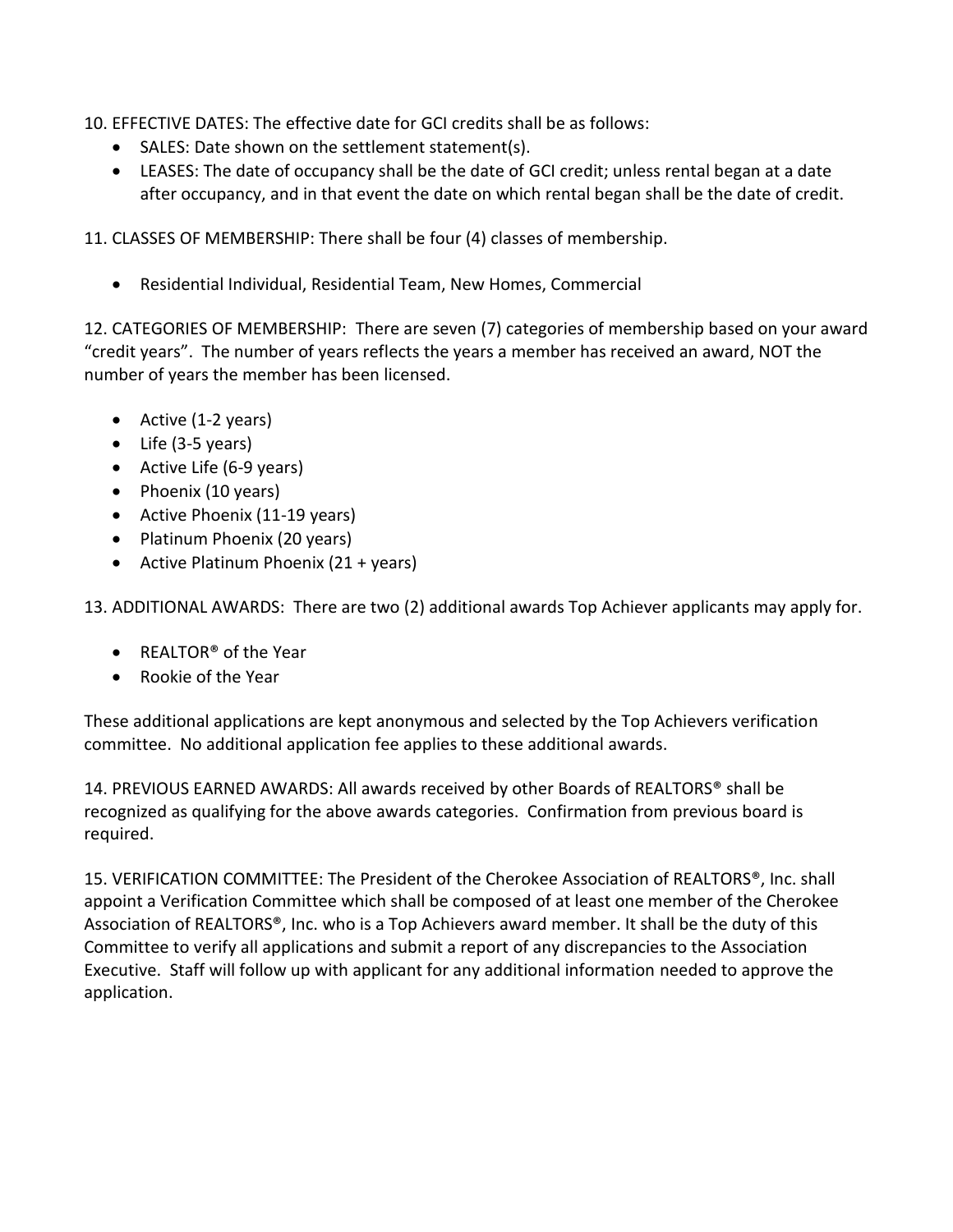16. PROHIBITIVE USE: REALTOR® Membership companies, local Boards, REALTORS®, shall not use the words "Top Achievers", and/or its logo, in its awards or advertising except where this policy is used to denote membership. The spirit of this rule is important to maintain the prestige of the members in the Cherokee Association of REALTORS®, Inc. Top Achievers, restricted to use by the real estate business by active REALTORS®.

17. APPROVAL AND DISSOLUTION: The Top Achievers of the Cherokee Association of REALTORS®, Inc. has been established and is sponsored by the Cherokee Association of REALTORS®, Inc., and all actions of the Club shall be subject to the approval of the Board of Directors of the Cherokee Association of REALTORS®, Inc.

18. MULTI-CLASS GCI CREDITS: Applicants having sales in multiple Classes (i.e. Residential and Commercial or New Homes and Residential Resales) will select their Class based on which makes up most of their sales.

For purposes of defining "Residential" vs. "Commercial" volume the following guidelines are adopted:

- RESIDENTIAL:
	- o (A) Any improved property zoned residential including up to four (4) units
	- o (B) Unimproved single family lots
	- o (C) New Homes: Listings of new home subdivisions or individual new home listings.
- COMMERCIAL: Any transaction that is not residential.
	- $\circ$  Zoning determinations are based on what the property is zoned at the time of closing.

19. PHOENIX AWARDS: The Association hereby establishes the Phoenix Award shall be presented to the members of the Top Achievers who have qualified for their tenth (10<sup>th</sup>) award year. Platinum Phoenix Awards shall be presented to the members of the Top Achievers who have qualified for their twentieth (20<sup>th</sup>) award year. Purchasing the Phoenix Award is optional and at the expense of the member. Current year Phoenix and Platinum Phoenix Award winners will be recognized at the awards banquet regardless of purchasing the award.

20. INCEPTION: These rules and regulations of the Top Achievers shall apply to business produced in the qualifying year of 2017 and thereafter until modified by the Cherokee Association of REALTORS®, Inc. Board of Directors.

21. Please review the enclosed application with any Agents applying for Top Achievers Membership for qualifying year 2017 or later. Please note that in the future, Agents and Brokers turning in applications with misrepresentations will be forwarded to the Ethics Committee. To assist in filling out the form, we are noting some of the reasons for rejection of applications in the past:

- Failing to have Orientation or Quadrennial Code of Ethics completed on time (Dec 31 of qualifying year)
- Failing to have Board dues paid (no later than December 31 of qualifying year)